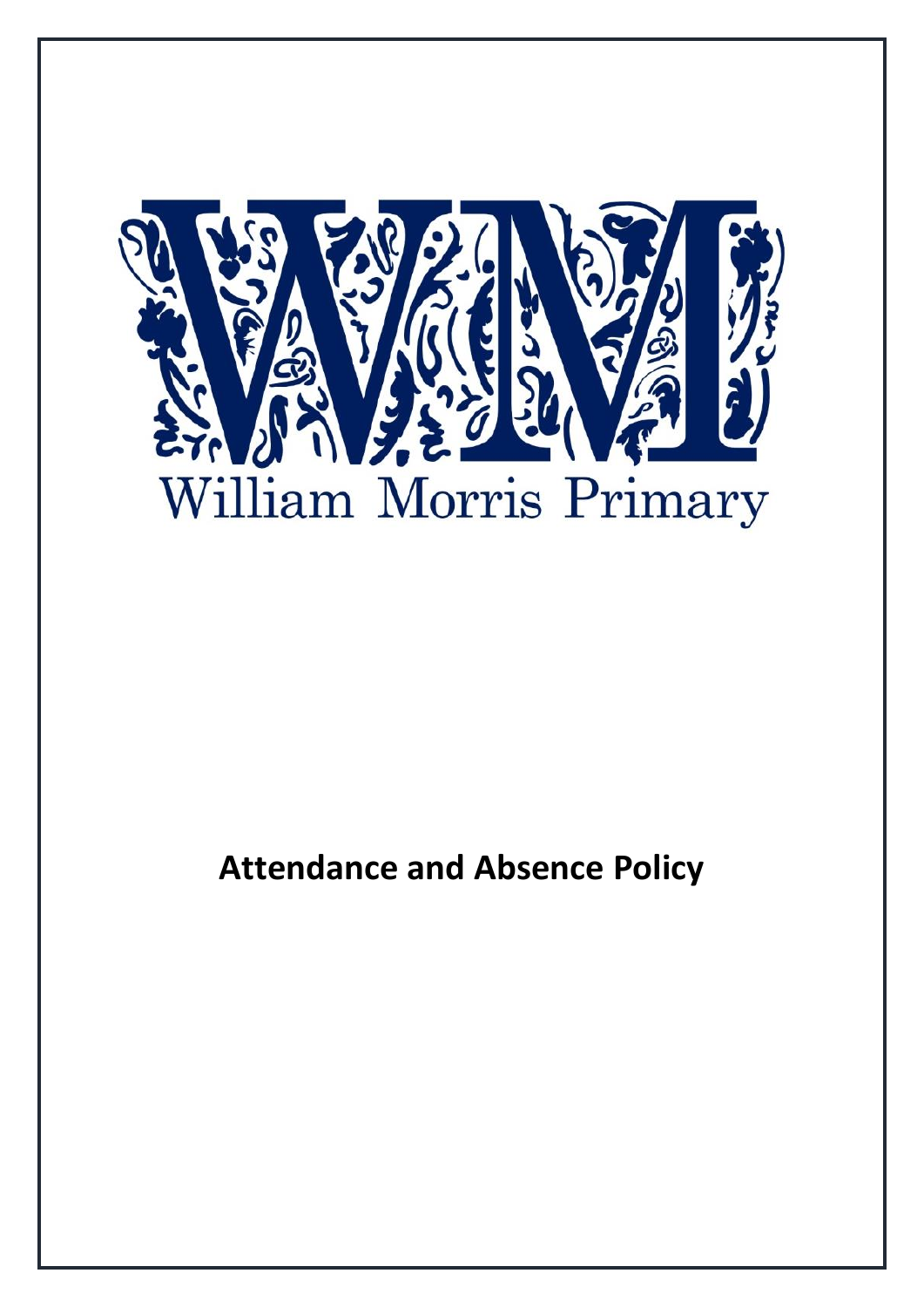### **INTRODUCTION**

Regular attendance at school is essential for the effective education of all pupils; there is a clear link between good attendance and good progress. Missing out on lessons leaves children vulnerable to falling behind. Children with poor attendance tend to achieve less in both primary and secondary school.

### **AIMS**

- To maximise the attendance of all children thus supporting high levels of attainment and achievement.
- To provide an environment which encourages regular attendance and makes attendance and punctuality a priority for all those at the school.
- To monitor and support children whose attendance is a cause for concern and work in partnership with parents and carers to resolve any difficulty.
- To analyse attendance data regularly to inform future policy and practice.
- To work closely with, and make full use of the support from the wider community, including the Education Welfare Service, school nurse and multi-agency teams.

### **COMMUNICATION WITH PARENTS**

Our Attendance Policy is available on the school website. Reminders about holidays in term time, absence due to illness and term dates are published in monthly newsletters.

### **REGULATIONS**

Parents / carers of registered pupils have a legal duty under the Education Act (1996) to make sure that children of compulsory school age attend school on a regular and full time basis; children reach statutory school age the term after their fifth birthday. Children are required to attend school for 190/365 days per year. (In very exceptional circumstances, a temporary part-time timetable can be agreed to meet a pupil's individual needs.)

Term dates are published in advance by the Local Authority and can be found on www.swindon.gov.uk. The school selects an additional 5 days for training, called Teacher Development Days. The school notifies families of term dates and the training days during terms 5 or 6 of the preceding academic year. Regular reminders of term dates, TD days and the importance of regular attendance are given via regular school newsletters.

### **ROLES AND RESPONSIBILITIES**

The following people have key responsibilities in the pursuit of high levels of attendance and punctuality:

### **Governors**

- To set and monitor progress towards annual targets for attendance.
- To evaluate the effectiveness of the Attendance Policy.

### **Head Teacher**

- To monitor individual pupil, group and whole school attendance and punctuality.
- To provide Governors with information to enable them to evaluate the success of policy and practice.
- To provide Governors with information to enable them to agree annual attendance targets.
- To communicate with parents/carers regarding significant concerns about their child's attendance.
- To arrange meetings with parents/carers whose children have poor attendance to discuss support and set attendance targets.
- To work in partnership with outside agencies, as appropriate, when attendance and/or punctuality is an issue.

# **Class Teacher**

- To provide an accurate record of the attendance of each child in their class.
- To record the reasons for absence given to them on the appropriate recording sheet.
- To communicate with parents regarding their child's absences.
- To raise any concerns about a child's absence with admin staff or the head teacher.
- To respond promptly to any query raised following analysis of registers by admin staff.

• To organise work to be sent home for children in their class who are expected to be absent for an extended period through sickness.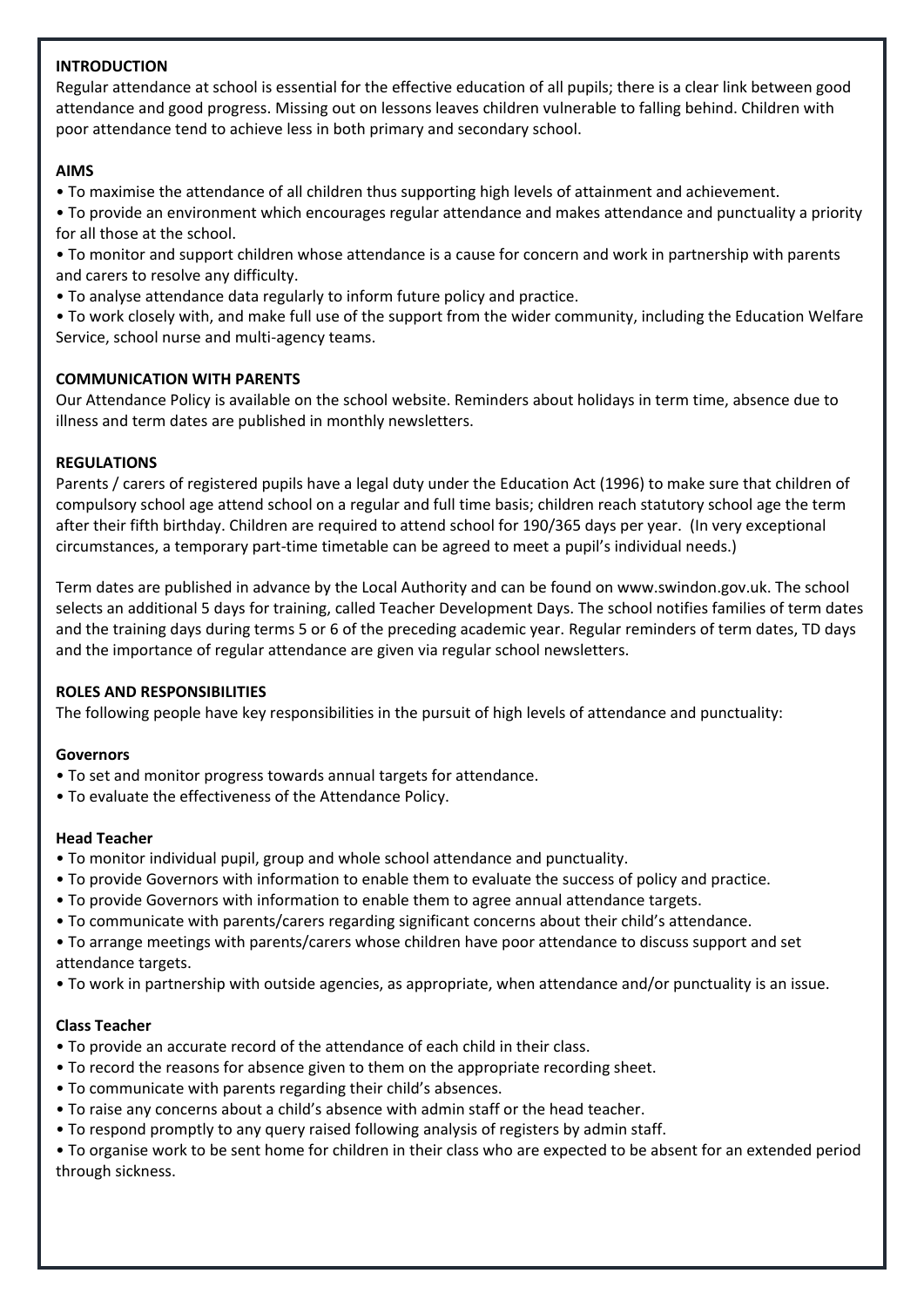### **Admin Staff**

- Where possible to obtain at least two emergency contact numbers for each pupil.
- To input attendance data using the Sims system.
- To monitor and track attendance patterns for all children and prepare relevant attendance reports for the head teacher and Education Welfare Officer as appropriate.
- To contact any parent who has not informed the school as to why their child is absent on the first day of absence.
- To ensure that a satisfactory reason for every absence has been established for each child at the end of each week.
- To make a judgement, in conjunction with the head teacher, whether an absence is authorised or unauthorised.

### **Inclusion Team**

• To work with families to improve pupils' attendance rates.

### **Education Welfare Officer / Legal Lead for Attendance**

- Following a referral from the school, to work with families to improve pupils' attendance rates.
- To support the school in securing good attendance through regular contact and monitoring individual children's attendance.
- To enforce the law regarding school attendance.

### **Medical Personnel**

• Specialist staff and the school nurse may be involved in ensuring the best possible attendance by a child with a severe medical condition. A 'Care Plan' is likely to be needed and on-going communication between the family, school and appropriate medical personnel is essential.

### **ADMINISTRATION**

The school uses the ICT based Sims system to store and monitor data in relationship to attendance.

Registers are a vital legal document and teachers are required by their contractual duties to take an attendance register at the beginning of both the morning and afternoon sessions. Registers are returned to the School Office after the closure of the registration period. Children who arrive at school after registration has closed are recorded as 'U' and this is classified as an unauthorised absence. Children who arrive late before registration closes are recorded as 'L'. This is not classed as an absence.

Registers must be completed carefully and accurately, as they provide a record of a pupil's attendance. Failure to complete a register accurately leaves the school vulnerable to complaint from parents or carers and creates a risk if an emergency evacuation has to take place.

# **ABSENCE**

### **Lateness**

• Pupils can arrive at school from 8.30 a.m. and the classroom doors open and 8.50 a.m. when the school day begins and the register is taken. The doors will be closed at 8.55 a.m.

- Pupils arriving after 8.55 a.m. will be considered as late.
- Pupils arriving after 8.55 a.m. must report to the School Office so that their attendance can be recorded as late, 'L'.

• Pupils arriving after 9.25 a.m. when the register has been closed will be officially absent for the morning session. This will be considered an unauthorised absence unless a satisfactory reason is given, for example a pre-notified or emergency doctor's appointment. 'U'will be recorded.

# **Illness and Unexpected Absence**

- Parents/carers are asked to contact the school on the first day of absence to provide the reason for the absence and to give an update on each subsequent day of absence.
- In the case of gastric illnesses, parents are asked to keep their child away from school until they have been clear of sickness/ diarrhoea for a full 48 hours.
- Office staff will contact parents on the first day of absence if a reason for absence has not been given.
- If any member of staff is concerned about a reason for absence, the Head Teacher will be informed.

# **Medical (including dental) appointments**

• Whenever possible, parents/carers are encouraged to make medical appointments out of school hours.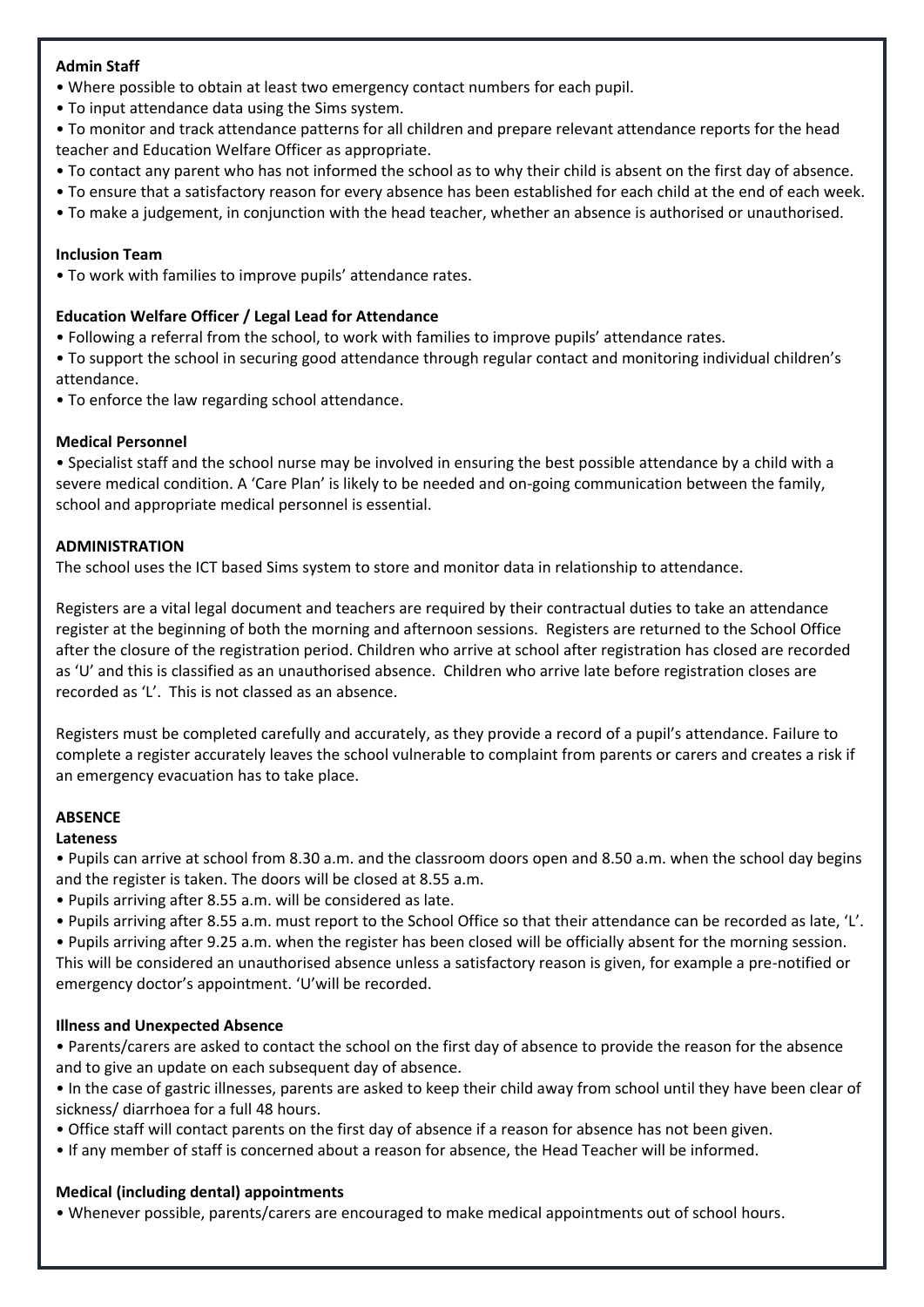• An absence request form must be completed for a child to attend a medical appointment. Such requests will be authorised. Parents/carers may be requested to provide written confirmation of these appointments. • When appointments must be in term time, parents are encouraged to ensure their child attends school for as much of the day as possible e.g. returning to school after the appointment. There is a file in the foyer which is used to sign children in and out.

### **Holidays during Term-Time**

### **Legal Background and DfE Guidelines**

Whilst schools are required to consider parental requests for absence from school in term time, it still remains the legal duty of parents to ensure the regular attendance of a child of compulsory school age. Failure to do so could result in the Local Authority issuing a penalty notice or prosecuting the parents in the Magistrates Court. DfE guidelines clearly state that absence from school can be taken in exceptional circumstances and this means that the parent must make a strong case for taking a child out of school in an academic year. Exceptional circumstances must be explained fully to the school who will then consider the request. Any medical appointments/procedures during school time are always authorised but school does require evidence such as appointment cards or letters. Parents should not expect that schools would automatically agree to an absence from school during term time. All requests are at the discretion of the Head Teacher and can only be authorised by the Head Teacher or member of staff with designated authority in the absence of the Head Teacher.

### **Please note a holiday taken during term time will not be authorised.**

When an absence is approved then it is an authorised absence. Should parents keep their child away in excess of the agreed period, then the extra time will be treated as an unauthorised absence.

Where parents take the child out of school without permission, the absence will be recorded as unauthorised. Parents will be informed in writing that such an absence is recorded as unauthorised and a fixed penalty fine will be issued.

An absence request can only be made by the parent with day-to-day care and in some circumstances this parent may have to request an absence on behalf of other adults. This safeguards against an estranged parent making a request without the knowledge of the parent who has care and control

If an unauthorised absence is taken, the school will refer the paperwork to the Education Welfare Officer Local Authority and a fixed penalty notice may be issued. Currently this is £60 per parent per period of absence. The money is collected by Swindon Borough Council and is used to improve school attendance across the Borough. (If the fine is paid within 21 days then it is £60, within 28 days then £120) For example, if 2 parents take 2 children out of school for a holiday for 2 weeks, it would be a fine of £240 if paid within 21 days and £480 within 28 days.

### **Child Performers**

Parents of a child performer may seek leave of absence from school for their child to take part in a performance. A Local Authority licence must be obtained. Head Teachers should be sympathetic to requests that are supported by a licence as long as the school is satisfied that this will not have a negative effect on a child's education.

### **Other Absences**

Other requests for absence from school will be considered on an individual basis and a decision will be made as to whether the absence can be authorised and which absence code is appropriate. A request for absence form should be completed as explained above. Other absences which may be authorised, in cases where the school is notified in advance by the parent/ carer, include:

- Days for religious observance
- External examinations e.g. dancing
- Educational events e.g. swimming in a gala
- Visiting a new school
- Significant family events such as a funeral of a close family member.

It is the parents' responsibility to ensure that leave has been granted before taking a child out of school for a holiday or other absence. This is especially important where a request is made late, giving the school insufficient time to consider the request and respond in writing.